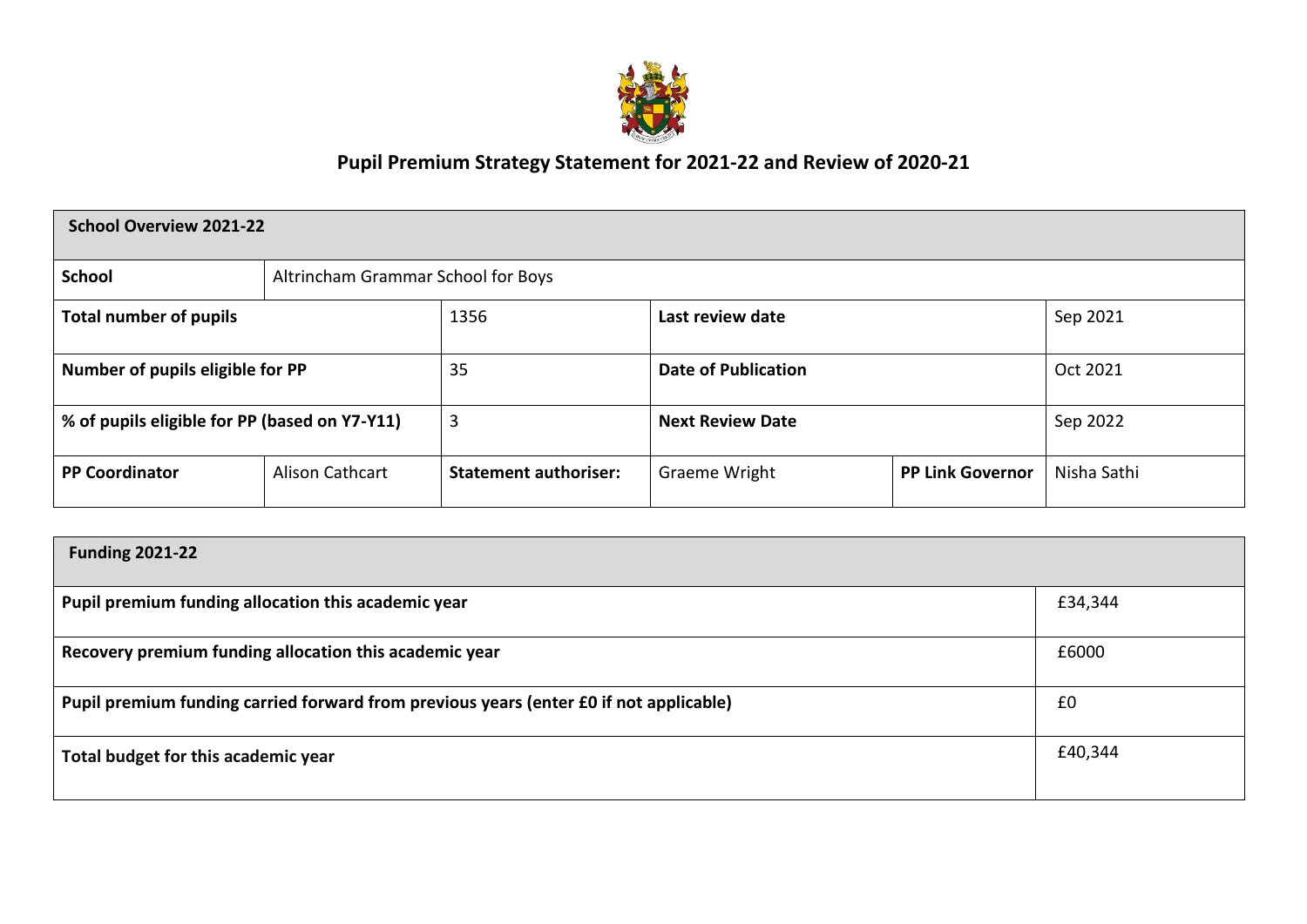#### **Statement of Intent**

Altrincham Grammar School for Boys is committed to welcoming, nurturing and empowering all students to succeed in their learning, the school community and beyond. We recognise that students from less advantaged backgrounds may require additional academic, pastoral, social or practical support in order to thrive. Staff and governors of the school are committed to taking an individualised approach which delivers support effectively and discreetly.

| <b>Intended Outcomes</b>                                |                                                                                                                                                                                                                                                                       |                                                                                                                                                                                                                                                                                                                                |                                                                                                                                                                                                                                               |  |  |  |
|---------------------------------------------------------|-----------------------------------------------------------------------------------------------------------------------------------------------------------------------------------------------------------------------------------------------------------------------|--------------------------------------------------------------------------------------------------------------------------------------------------------------------------------------------------------------------------------------------------------------------------------------------------------------------------------|-----------------------------------------------------------------------------------------------------------------------------------------------------------------------------------------------------------------------------------------------|--|--|--|
|                                                         | <b>CHALLENGE</b>                                                                                                                                                                                                                                                      | <b>INTENDED OUTCOME</b>                                                                                                                                                                                                                                                                                                        | <b>SUCCESS CRITERIA</b>                                                                                                                                                                                                                       |  |  |  |
| <b>A1: ACADEMIC</b><br><b>PROGRESS</b>                  | Students in receipt of PP may perform<br>less well than non-PP students,<br>particularly in the core subjects of<br>English and Maths. This provides them<br>with a less secure base from which to be<br>successful across all subjects in the<br>curriculum at GCSE. | Students in receipt of PP in Y7-Y11 will<br>achieve at least the same or better than<br>non-PP students across all subjects. Any<br>students identified as concerns will<br>receive help and make improvements. In<br>Y11, there will be no negative difference<br>between the Progress 8 scores of PP and<br>non-PP students. | Progress grades across all year groups<br>and all subjects will show that PP<br>students have at least the same or better<br>average attainment scores. This will also<br>be reflected in the Progress 8 scores of<br>PP and non-PP students. |  |  |  |
| <b>A2: EQUIPMENT</b><br><b>FOR LEARNING</b>             | Some students in receipt of PP may have<br>limited access to equipment essential<br>for learning such as calculators, revision<br>materials or sports kits.                                                                                                           | Students in receipt of PP will have access<br>to all equipment necessary for their<br>learning.                                                                                                                                                                                                                                | Full provision of all necessary<br>equipment.                                                                                                                                                                                                 |  |  |  |
| <b>B: REVISION</b>                                      | Some students in receipt of PP require<br>additional support in understanding<br>study and revision techniques. This can<br>become notable at GCSE.                                                                                                                   | Students in receipt of PP will gain a secure<br>knowledge of study and revision<br>techniques that will prepare them more<br>effectively for success at KS3 and GCSE.                                                                                                                                                          | Attainment in internal exams and<br>GCSEs will show no negative difference<br>between PP and non-PP.                                                                                                                                          |  |  |  |
| <b>C: PREPARATION</b><br><b>FOR</b><br><b>ADULTHOOD</b> | Some students in receipt of PP may<br>come from families with limited<br>experience of post-16 education, A Level                                                                                                                                                     | Students in receipt of PP will have access<br>to good educational and Careers advice in<br>order to determine their pathways after<br>GCSE.                                                                                                                                                                                    | All students in receipt of PP will reach<br>the academic standards for entry into<br>the Sixth Form at AGSB and make                                                                                                                          |  |  |  |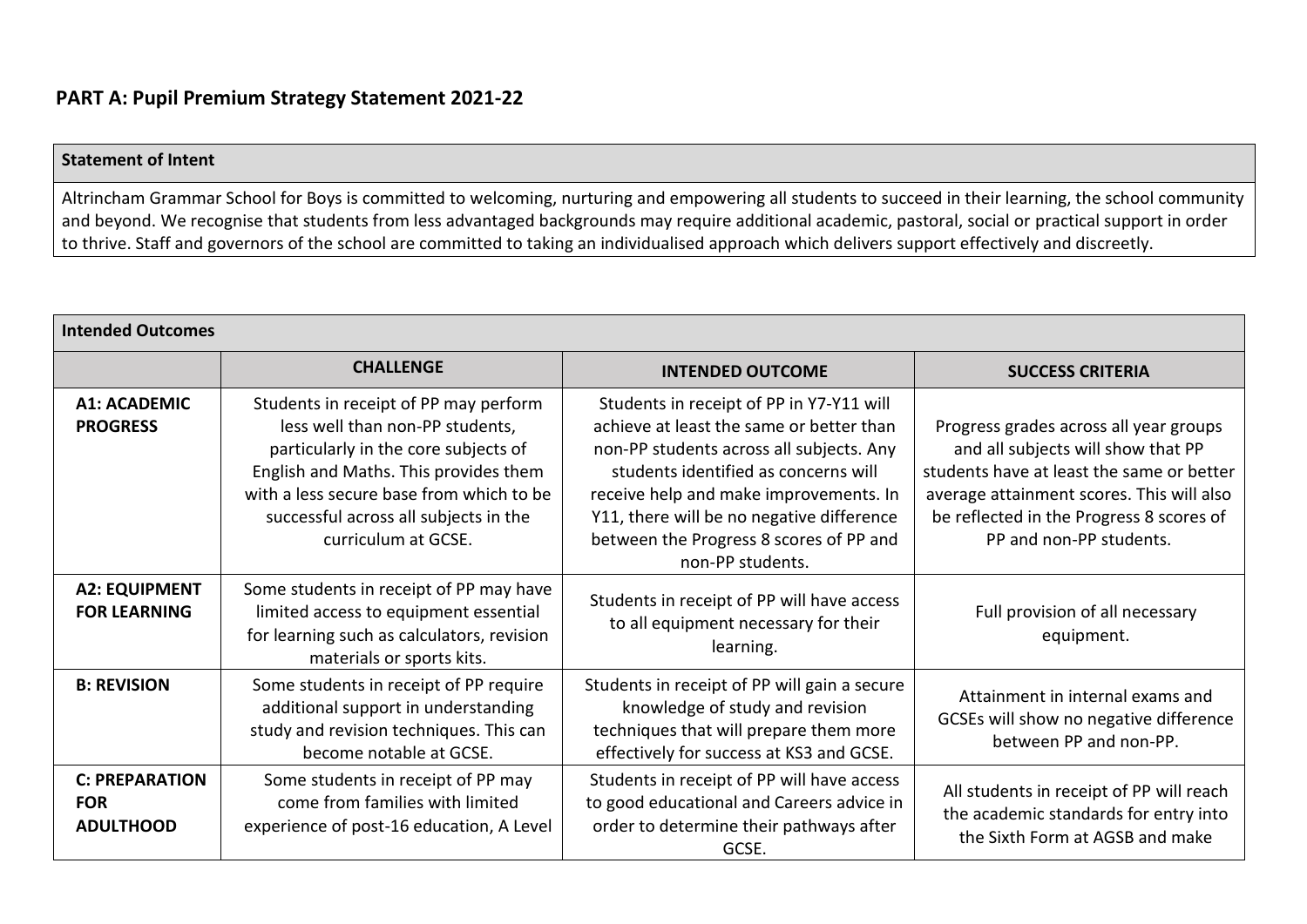|                                       | choices or how to access the university<br>courses and careers they aspire to.                                                                                                                                                                                                    |                                                                                                                                                                                                                                                                                                 | informed choices about their post-16<br>pathway.                                                                                                                                                                                                           |
|---------------------------------------|-----------------------------------------------------------------------------------------------------------------------------------------------------------------------------------------------------------------------------------------------------------------------------------|-------------------------------------------------------------------------------------------------------------------------------------------------------------------------------------------------------------------------------------------------------------------------------------------------|------------------------------------------------------------------------------------------------------------------------------------------------------------------------------------------------------------------------------------------------------------|
| <b>D: EXTRA-</b><br><b>CURRICULAR</b> | Due to financial constraints, students in<br>receipt of PP may have fewer<br>opportunities to engage with the variety<br>of extra-curricular activities and trips<br>offered. This can have a knock-on effect in<br>terms of engagement, self-confidence and<br>cultural capital. | All students in receipt of PP will (as much as<br>Covid permits) be involved in the wider life<br>of the school and will take part in the same<br>broad range of trips and activities as their<br>non-PP peers, gaining self-confidence,<br>sociability, resilience and academic<br>attainment. | Extra-curricular survey and staff<br>feedback will illustrate wide<br>engagement with trips, clubs, music<br>etc. Improved self-confidence and<br>engagement with school will be<br>reflected in positive snapshots,<br>progress data and attitude scores. |
| <b>E: PASTORAL</b><br><b>SUPPORT</b>  | Some students in receipt of PP may<br>experience physical or social inequalities<br>in their home environments. Additional<br>social and emotional well-being support<br>may be required to help them fulfil their<br>academic potential and be happy in<br>school.               | All students in receipt of PP will receive<br>appropriate intervention and support for<br>any social or emotional issues which may<br>arise.                                                                                                                                                    | Feedback from students, parents and<br>staff, analysis of attendance records,<br>progress and attitude grades will be<br>used to determine how effective this<br>support has been.                                                                         |

## **Three Year Plan**

- To continue to offer, deliver and evaluate effective support
- To identify and close any gaps in achievement which have arisen for pupils from disadvantaged backgrounds as a result of recent school closures
- To develop a monitoring system to track extra-curricular engagement of students in receipt of PP
- To welcome greater numbers of students in receipt of PP into AGSB, as per our Outreach strategy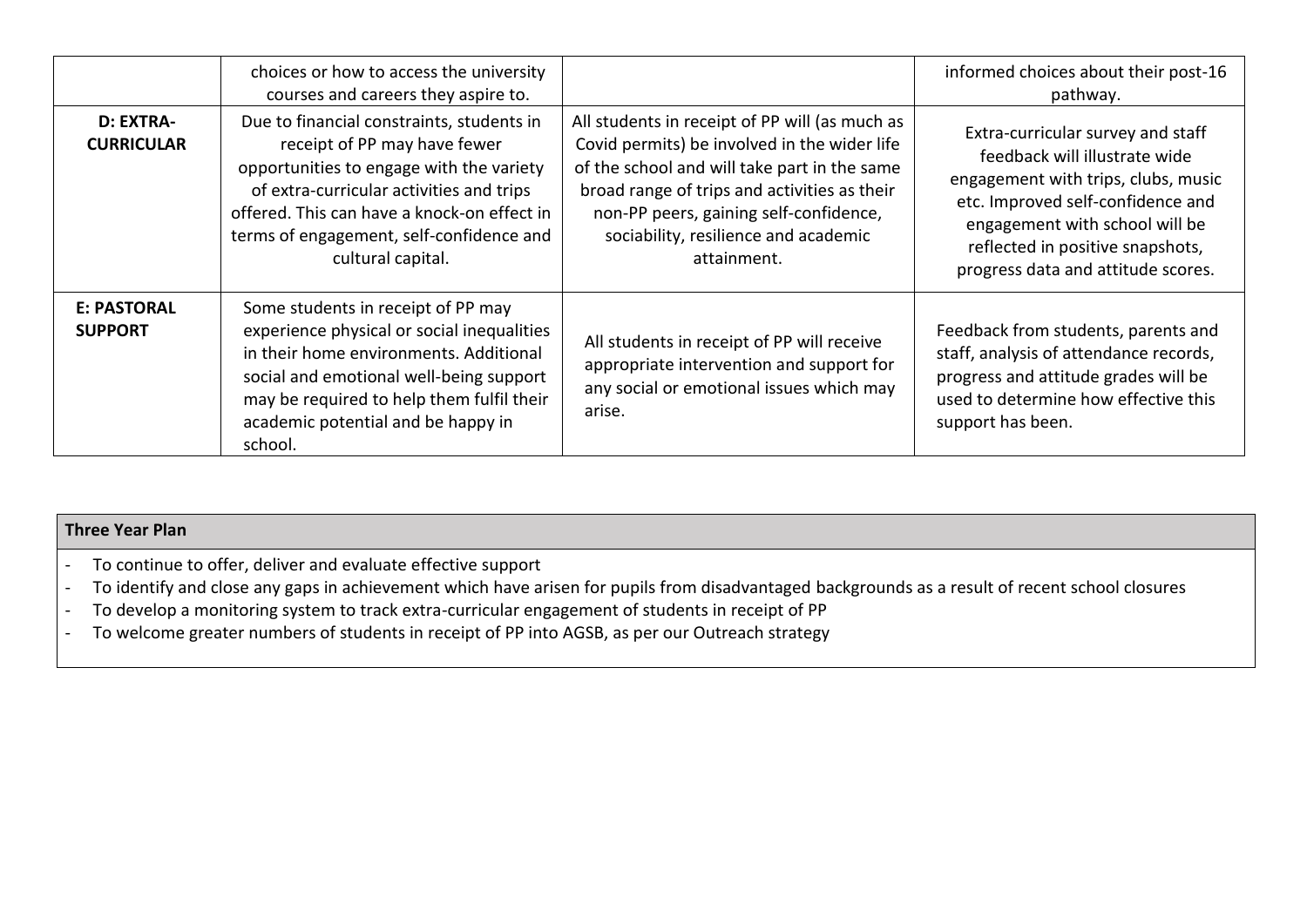| Strategy 2021-22                       |                                                                                                                                                                                                                                                                                                                                                                                                                                                                                                                                                                                                                                                                                                                                                                                                                                                                                                                                                                                                                                                                                                                                                                                                                                                                                                                                                                                                                                                                                                |                                                                                                                                                                                                                                                                                                                                                                                                                                                                                                                                                                                                                                                                                                                            |         |  |  |  |  |
|----------------------------------------|------------------------------------------------------------------------------------------------------------------------------------------------------------------------------------------------------------------------------------------------------------------------------------------------------------------------------------------------------------------------------------------------------------------------------------------------------------------------------------------------------------------------------------------------------------------------------------------------------------------------------------------------------------------------------------------------------------------------------------------------------------------------------------------------------------------------------------------------------------------------------------------------------------------------------------------------------------------------------------------------------------------------------------------------------------------------------------------------------------------------------------------------------------------------------------------------------------------------------------------------------------------------------------------------------------------------------------------------------------------------------------------------------------------------------------------------------------------------------------------------|----------------------------------------------------------------------------------------------------------------------------------------------------------------------------------------------------------------------------------------------------------------------------------------------------------------------------------------------------------------------------------------------------------------------------------------------------------------------------------------------------------------------------------------------------------------------------------------------------------------------------------------------------------------------------------------------------------------------------|---------|--|--|--|--|
| <b>Challenge</b>                       | <b>Activities</b>                                                                                                                                                                                                                                                                                                                                                                                                                                                                                                                                                                                                                                                                                                                                                                                                                                                                                                                                                                                                                                                                                                                                                                                                                                                                                                                                                                                                                                                                              | Evidence that supports this approach                                                                                                                                                                                                                                                                                                                                                                                                                                                                                                                                                                                                                                                                                       | Cost    |  |  |  |  |
| <b>A1: ACADEMIC</b><br><b>PROGRESS</b> | <b>IDENTIFICATION</b><br>Use of CATS data and Lucid Lass to identify potential areas of weakness<br>$\bullet$<br>early (£600).<br>Review of Snapshots, termly attainment data and SISRA analysis, in<br>$\bullet$<br>conjunction with HoDs and HoYs, to identify attainment issues.<br>Regular reminders to staff about accessing PP List and being aware of<br>which students may require support.<br><b>SUPPORT</b><br>Continued support for cost of an additional English teacher to reduce<br>$\bullet$<br>class sizes (£10,000).<br>Setting in Maths/English to reduce class size and target support.<br>$\bullet$<br>Use of IDL and Claroread to support students with identified literacy gaps<br>(E2400).<br>Possible appointment of a literacy coordinator to embed literacy across<br>all subjects at KS3 (this was not achieved in 2020-21 due to Covid).<br>Additional support through subject prefects.<br>$\bullet$<br>Priority places for peer mentoring and HoY intervention sessions.<br>Staff will be encouraged to utilise Catch Up Premium to close any gaps<br>$\bullet$<br>which may have occurred.<br>Priority places for HW Club (£3120), at which LSAs provide targeted<br>support.<br>Understanding of meta-cognition and effective feedback continuously<br>promoted in staff meetings and INSET.<br>External staff CPD on neurodiversity in the classroom and understanding<br>early childhood trauma and attachment.<br>SEND CPD for Learning Support Assistants. | EEF research shows students from<br>disadvantaged backgrounds have been<br>disproportionately affected by school<br>closures - investment in identification<br>systems will support diagnosis of need<br>EEF identifies phonics support, high-<br>$\bullet$<br>quality teaching, peer support, targeted<br>academic support as high impact<br>strategies<br>EEF identifies metacognition and<br>$\bullet$<br>feedback as having a high impact on<br>attainment. All staff have received<br>training on metacognition<br>Positive feedback from other schools<br>$\bullet$<br>regarding new software systems to<br>promote literacy.<br><b>Teaching and Learning Toolkit   EEF</b><br>(educationendowmentfoundation.org.uk) | £20,000 |  |  |  |  |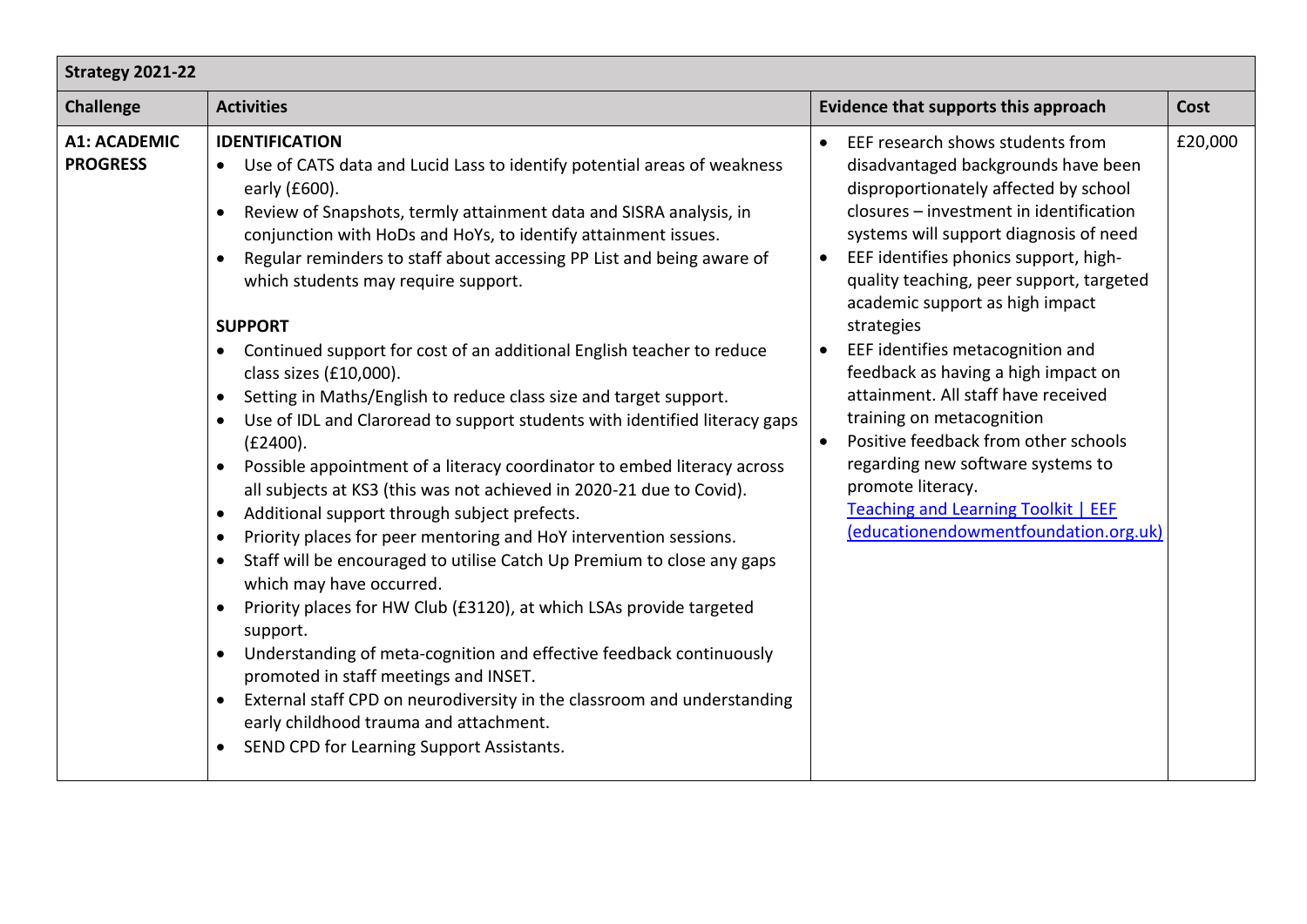| <b>A2: EQUIPMENT</b><br><b>FOR LEARNING</b>   | Automatic payment from PP budget for all essential equipment for<br>$\bullet$<br>learning e.g. revision guides or calculators.<br>Free blazer, house tie, two basic PE kits and Food Tech Aprons for all PP<br>$\bullet$<br>students (£7500).<br>Pupil Premium pencil cases.<br>$\bullet$<br>Support from PFA/sponsors to ensure all students have access to good<br>$\bullet$<br>quality second hand uniform/sports kits.<br>Free musical instrument provision in Y7 and Y8.<br>$\bullet$<br>Support with access to technology where needed. | £10,000<br>EEF research found that lack of<br>equipment was a challenge for 48% of<br>disadvantaged students during recent<br>school closures<br><b>EEF publishes findings from independent</b><br>evaluation of National   EEF                                                 |
|-----------------------------------------------|-----------------------------------------------------------------------------------------------------------------------------------------------------------------------------------------------------------------------------------------------------------------------------------------------------------------------------------------------------------------------------------------------------------------------------------------------------------------------------------------------------------------------------------------------|---------------------------------------------------------------------------------------------------------------------------------------------------------------------------------------------------------------------------------------------------------------------------------|
| <b>B: REVISION</b>                            | Y7 Study Skills session and Information Evening for parents.<br>$\bullet$<br>Revision advice booklets for each year group.<br>$\bullet$<br>Free subject revision guides for KS4 students to encourage independent<br>learning.<br>Y10 Information Evening for parents to support learning at home.<br>$\bullet$<br>Intervention timetable for GCSE (staff and prefects).<br>$\bullet$<br>Additional support via HW Club for students identified as in need.                                                                                   | £0<br>EEF research on metacognition supports<br>placing an emphasis on learning and<br>revision strategies and demonstrates that<br>these are particularly effective for<br>disadvantaged students<br><b>Metacognition and Self-regulated</b><br>Learning   EEF                 |
| <b>C: PREPARATION</b><br><b>FOR ADULTHOOD</b> | Priority appointments with the Careers Advisor.<br>$\bullet$<br>Free referrals to higher education specialist for bespoke advice if needed.<br>$\bullet$<br>Support with CV preparation through Careers Advisor.<br>$\bullet$<br>Monitor Y10 work experience choices.<br>Access to Unifrog careers testing.<br>٠<br>STEAM careers fair.<br>$\bullet$<br>Software contribution?                                                                                                                                                                | £1000<br>EEF research shows that students from<br>disadvantaged backgrounds may be more<br>likely to have career aspirations which do<br>not fully recognise their educational<br>potential and achievement<br>EEF Review of Evidence on Impact of<br><b>Careers Education</b>  |
| D: EXTRA-<br><b>CURRICULAR</b>                | Y7 extra-curricular fair to promote activities on offer.<br>$\bullet$<br>PP students will have access to funding for curriculum trips, year group<br>$\bullet$<br>trips (such as the Y7 residential trip) and for other opportunities when<br>representing the school.<br>Support with voluntary musical tuition in Y9 and above.<br>$\bullet$<br>Regular reminders in School Newsletter about support available.<br>$\bullet$<br>Regular reminders to staff about how to implement support.<br>$\bullet$                                     | £7,000<br>Research by the Sutton Trust shows that<br>students from disadvantaged<br>backgrounds were less likely to take part<br>in extra-curricular activities. This can<br>have a knock-on effect on their levels of<br>cultural capital.<br>Parent Power 2018 - Sutton Trust |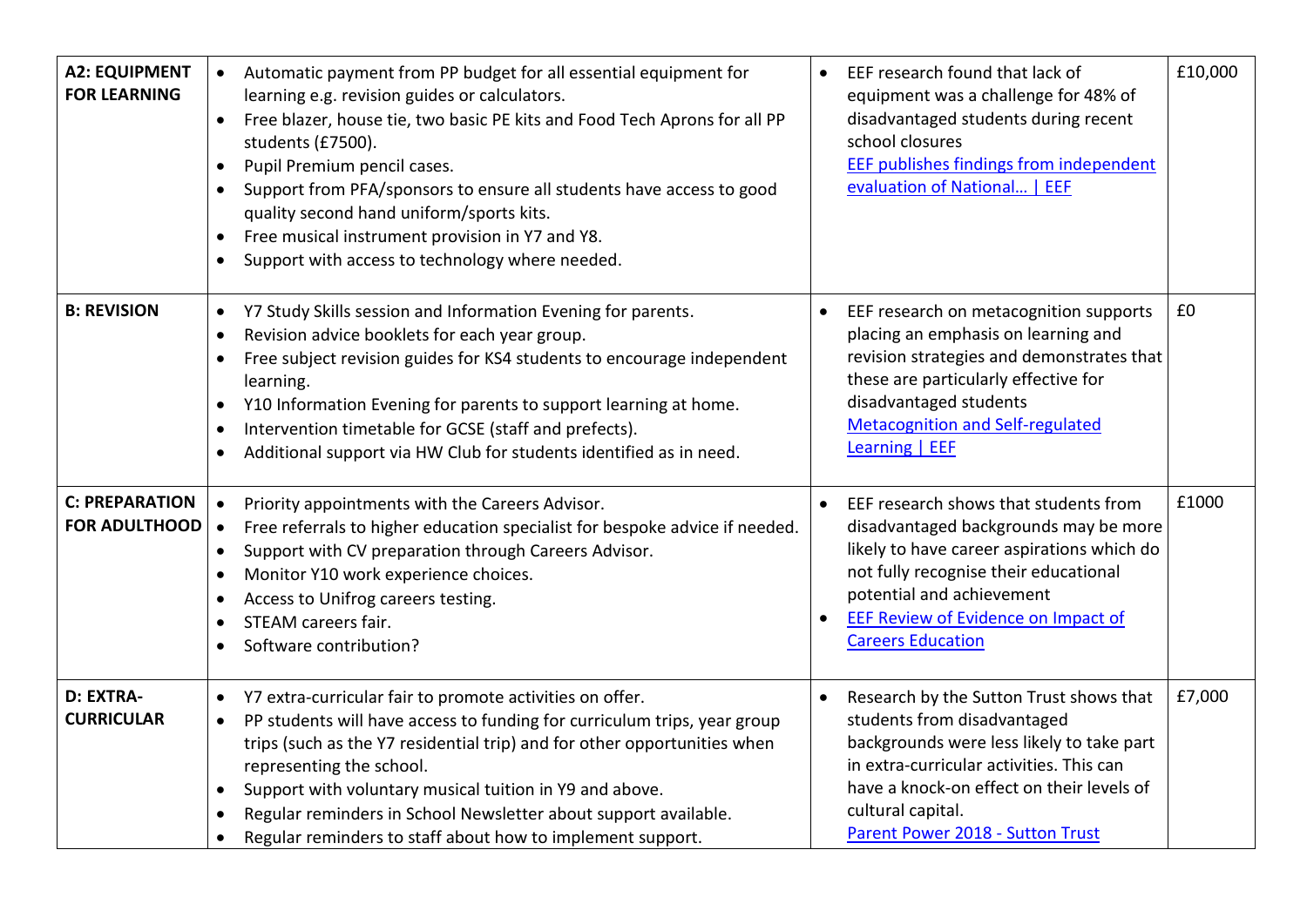|             | Promotion of Duke of Edinburgh bursaries from external providers.                                                                                                                                                                                                                                                                                                                                                                                                             |                                                                                                                                                                                                                                                        |       |
|-------------|-------------------------------------------------------------------------------------------------------------------------------------------------------------------------------------------------------------------------------------------------------------------------------------------------------------------------------------------------------------------------------------------------------------------------------------------------------------------------------|--------------------------------------------------------------------------------------------------------------------------------------------------------------------------------------------------------------------------------------------------------|-------|
| E: PASTORAL | PP coordinator to review CPOMS, Snapshots and termly data to identify<br>potential social and emotional issues, as well as attendance issues.<br>Appointments with the school counsellor as necessary.<br>Parental Information Evenings run by the PSHE department to promote<br>understanding of social and emotional issues to all parents.<br>Staff link role to support PP students who have been identified as in need<br>of additional contact time (£950 per student). | Research connects childhood social and<br>emotional skills with improved outcomes at<br>school and in later life, such as better<br>academic performance, attitudes,<br>behaviour and relationships with peers.<br>Social and emotional learning   EEF | £2000 |

# **Total budgeted cost: £39,500**

Remaining £844 set aside for any unforeseen support needs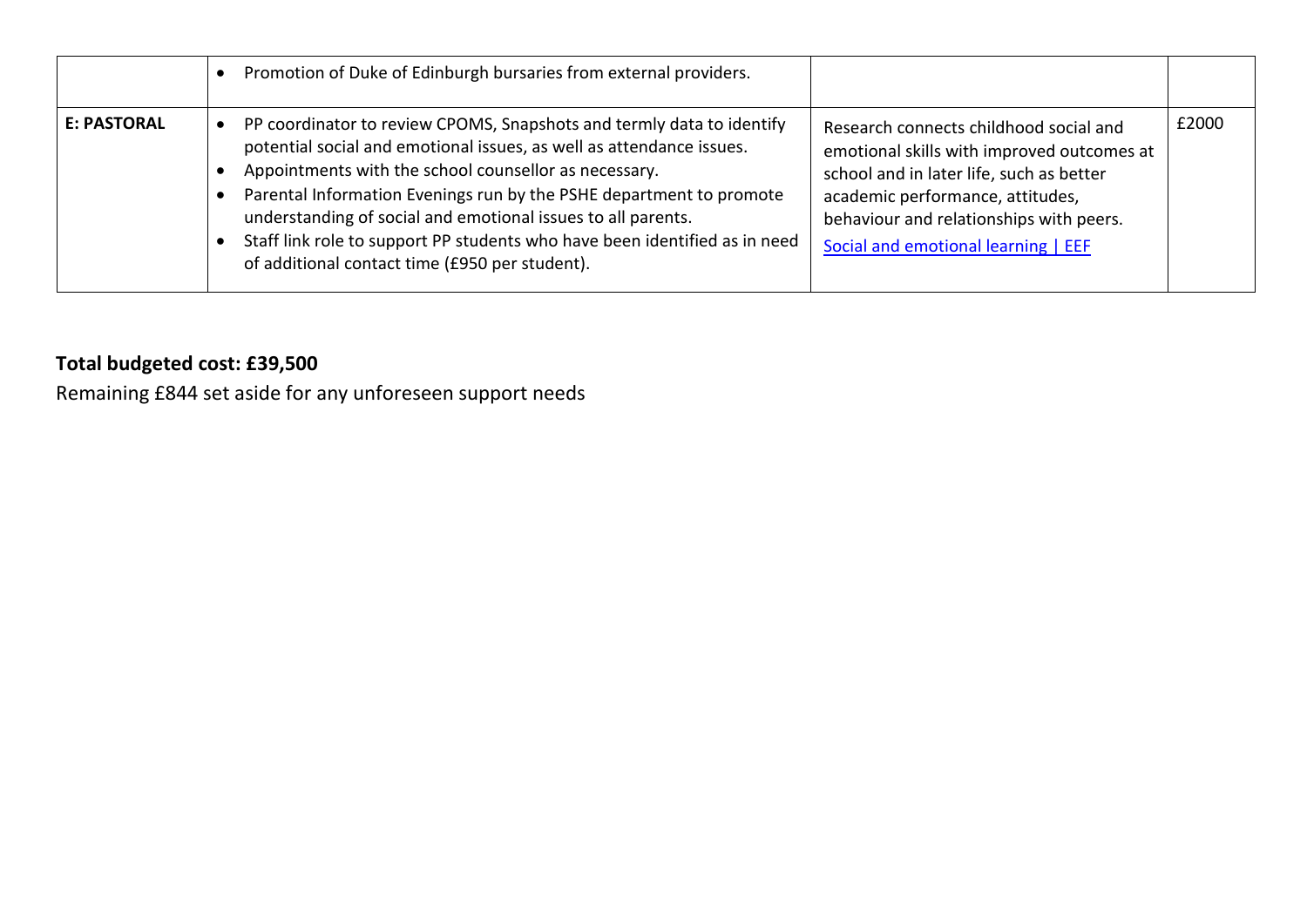# **PART B: Review of PP Spending 2020-21**

### **Pupil Premium Strategy Outcomes 2020-21**

**Much of our planned spending (e.g. summer trips, Activities Week support) was unable to happen due to Covid restrictions. During the Spring 2021 school closure, all families in receipt of PP were contacted to ensure that their child had access to a device for their learning. We also offered access to laptops and internet connections to any students in receipt of PP who had to self-isolate during the academic year. All students on Free School Meals received their FSM allowance remotely during school closures and periods of self-isolation. Pastoral and Pupil Premium staff monitored progress throughout the academic year and intervened where necessary.** 

|    | Intention                                                                                                                                                                                                                                                                                                                                                             | Implementation                                                                                                                                                                                                                                                                                                                                                                                                                                                                                                                                                                                                                                                                                                                                                                                                                                                                     | <b>Desired Impact</b>                                                                                                                                                                                                            | <b>Evaluation</b>                                                                                                                                                                                                                                                                                                                                                                                                                                                                                                                                                                 | Cost                      |
|----|-----------------------------------------------------------------------------------------------------------------------------------------------------------------------------------------------------------------------------------------------------------------------------------------------------------------------------------------------------------------------|------------------------------------------------------------------------------------------------------------------------------------------------------------------------------------------------------------------------------------------------------------------------------------------------------------------------------------------------------------------------------------------------------------------------------------------------------------------------------------------------------------------------------------------------------------------------------------------------------------------------------------------------------------------------------------------------------------------------------------------------------------------------------------------------------------------------------------------------------------------------------------|----------------------------------------------------------------------------------------------------------------------------------------------------------------------------------------------------------------------------------|-----------------------------------------------------------------------------------------------------------------------------------------------------------------------------------------------------------------------------------------------------------------------------------------------------------------------------------------------------------------------------------------------------------------------------------------------------------------------------------------------------------------------------------------------------------------------------------|---------------------------|
| A1 | <b>ACADEMIC PROGRESS</b>                                                                                                                                                                                                                                                                                                                                              | Use of CATS data and benchmark                                                                                                                                                                                                                                                                                                                                                                                                                                                                                                                                                                                                                                                                                                                                                                                                                                                     | Progress grades across                                                                                                                                                                                                           | Y11 data showed no                                                                                                                                                                                                                                                                                                                                                                                                                                                                                                                                                                | <b>BUDGETED:</b>          |
|    | PP students in Y7-Y11 will<br>achieve at least the same or<br>better than non-PP students<br>in those year groups across all<br>subjects. PP students<br>identified as concerns in<br>either subject will receive<br>help and make<br>improvements. In Y11, there<br>will be no negative difference<br>between the Progress 8<br>scores of PP and non-PP<br>students. | literacy test in Y7 for early<br>identification of potential areas of<br>weakness. Review of Snapshots,<br>termly attainment data and SISRA<br>analysis, in conjunction with HoDs and<br>HoYs, to identify attainment issues.<br>Setting in both subjects set to target<br>support. Regular reminders to staff<br>about accessing PP List and being<br>aware of which students may require<br>support. Additional support through<br>subject prefects. Appointment of a<br>literacy coordinator was not achieved<br>2019-20 due to Covid. This will be<br>explored this year to embed literacy<br>across all subjects at KS3. Continued<br>support for cost of an additional<br>English teacher to reduce class sizes.<br>Close monitoring of progress of PP<br>students in light of Covid school<br>closure. Staff will be encouraged to<br>utilise Catch Up Premium to close any | all year groups and all<br>subjects will show that<br>PP students have at<br>least the same or better<br>average attainment<br>scores. This will also be<br>reflected in the Progress<br>8 scores of PP and non-<br>PP students. | significant gap between the<br>Attainment 8 of PP students<br>(80) vs non-PP students<br>(81.9).<br>In order to better identify<br>and support literacy, we<br>made the decision mid-year<br>to purchase software<br>packages which will be<br>rolled out in 2021-22. This<br>partly accounts for the<br>increased expenditure.<br>Because we were unable to<br>provide the usual levels of<br>extra-curricular support due<br>to Covid restrictions on<br>school trips, the remaining<br>PP budget was allocated to<br>English staffing costs, to<br>continue to promote Quality | £12,000<br>SPENT: £15,000 |
|    |                                                                                                                                                                                                                                                                                                                                                                       | gaps which may have occurred.                                                                                                                                                                                                                                                                                                                                                                                                                                                                                                                                                                                                                                                                                                                                                                                                                                                      |                                                                                                                                                                                                                                  | First Teaching in the<br>classroom and enable the                                                                                                                                                                                                                                                                                                                                                                                                                                                                                                                                 |                           |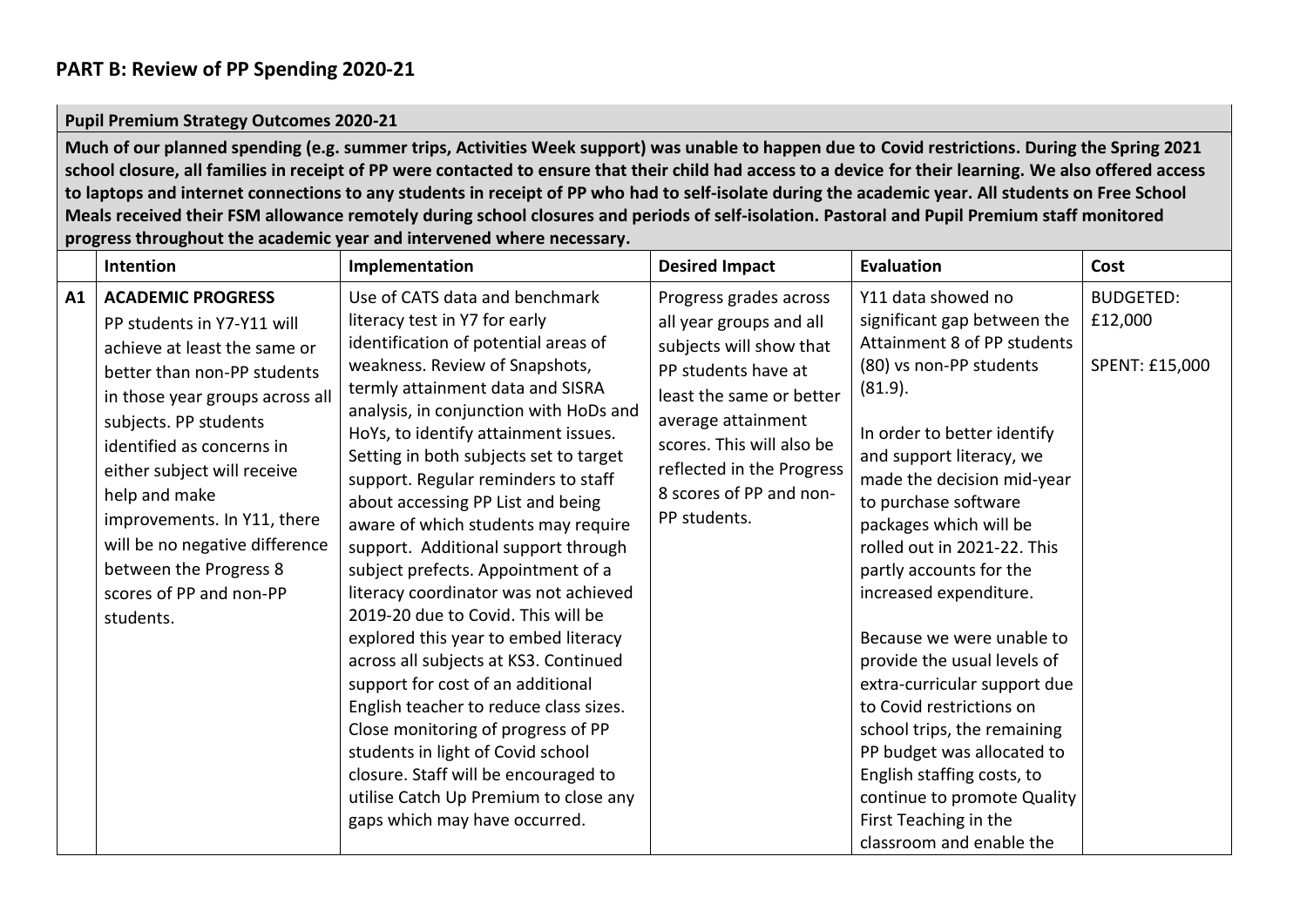|                           |                                                                                             |                                                                                                                                                                                                                                                                                                                                                                                                                                                                                                                                                                                                                                                                         |                                               | existence of an additional<br>class set.                                                                                                                                                                                                                                                                                                                                                                                                                                                                                                                                                                                                                                                                                                                                                                              |                                                    |
|---------------------------|---------------------------------------------------------------------------------------------|-------------------------------------------------------------------------------------------------------------------------------------------------------------------------------------------------------------------------------------------------------------------------------------------------------------------------------------------------------------------------------------------------------------------------------------------------------------------------------------------------------------------------------------------------------------------------------------------------------------------------------------------------------------------------|-----------------------------------------------|-----------------------------------------------------------------------------------------------------------------------------------------------------------------------------------------------------------------------------------------------------------------------------------------------------------------------------------------------------------------------------------------------------------------------------------------------------------------------------------------------------------------------------------------------------------------------------------------------------------------------------------------------------------------------------------------------------------------------------------------------------------------------------------------------------------------------|----------------------------------------------------|
| A2<br>for their learning. | <b>EQUIPMENT FOR LEARNING</b><br>PP students will have access<br>to all equipment necessary | Automatic payment from PP budget<br>for revision guide/equipment orders<br>when organised by departments. Free<br>blazer, house tie and PE kits for all PP<br>students (£7140) and support from<br>PFA/sponsors to ensure all students<br>have access to good quality second<br>hand uniform/sports kits. Free musical<br>instrument provision in Y7 and Y8. PP<br>list will be redesigned and relaunched<br>to promote awareness of PP students<br>amongst staff. Liaise with IT to ensure<br>that digital homework platform Show<br>My Homework is being accessed and<br>provide support if necessary. Offer IT<br>equipment again should further<br>lockdowns occur. | Full provision of all<br>necessary equipment. | We had encouraging uptake<br>of our first uniform support<br>offer (approx. £3500) and<br>will continue to advertise<br>this in future. Our offer of<br>free pencil cases and<br>stationery was also well<br>received (£150). A number<br>of departments also offered<br>free essential equipment<br>such as revision guides, Art<br>packs and calculators<br>(E350).<br>We provided 7 laptops, 2<br>sets of headphones and one<br>router to students in receipt<br>of PP during Remote<br>Learning. Due to donations<br>from friends of the school<br>and the DfE, there was no<br>charge for the laptops.<br>I believe our spending in this<br>area will increase in future<br>years as staff become more<br>proactive about offering<br>support and parents<br>become more receptive to<br>taking advantage of it. | <b>BUDGETED:</b><br>£12,000<br><b>SPENT: £4000</b> |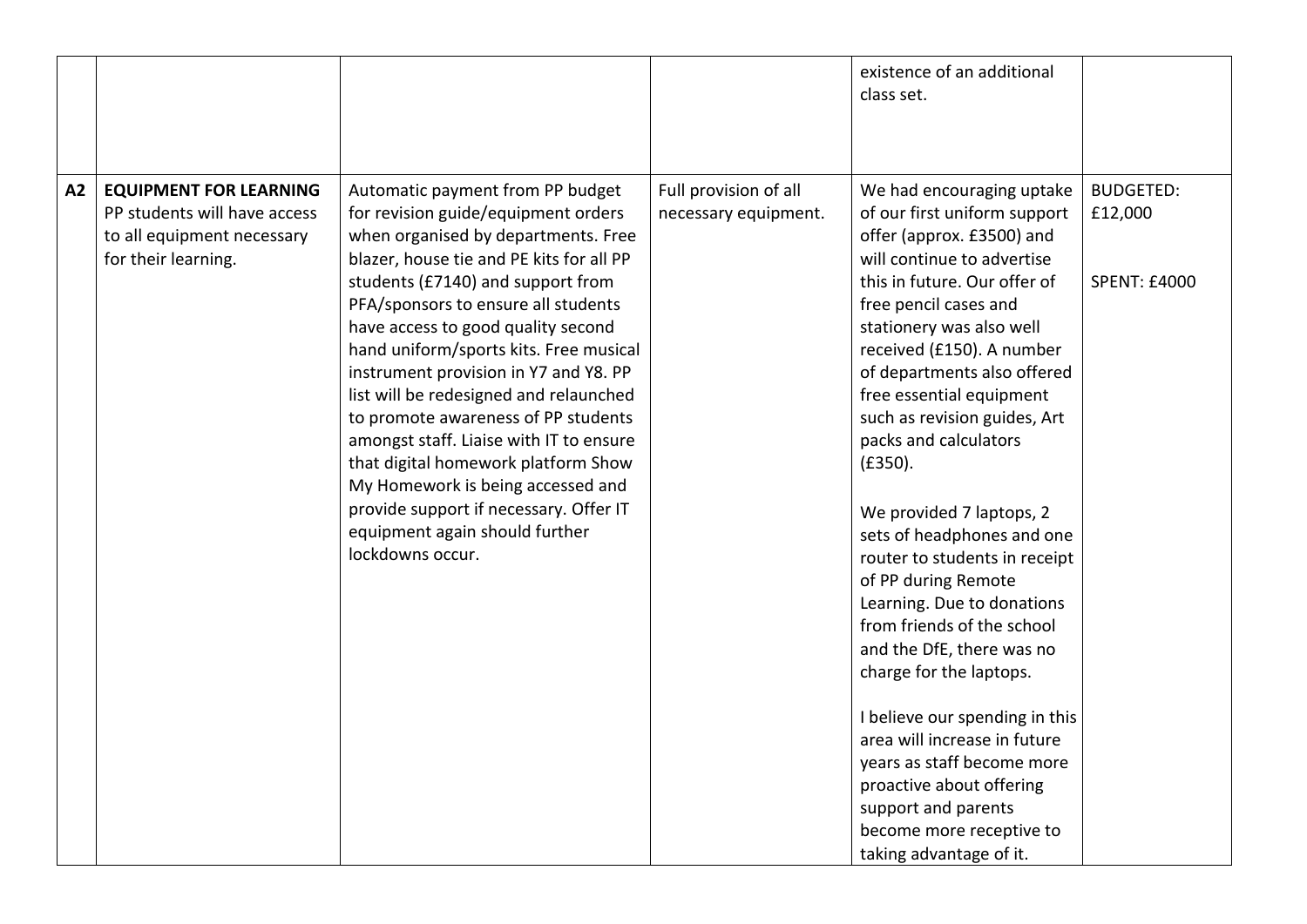| $\mathbf B$ | <b>REVISION</b><br>PP students will gain a secure<br>knowledge of study and<br>revision techniques that will                                                                                                                                                                                                       | Y7 Study Skills session and Information<br>Evening for parents. Revision advice<br>booklets for each year group. Free<br>subject revision guides for KS4                                                                                                                                                                                                                                                                                                                                                 | Current gaps in<br>attainment at KS3 and<br>KS4 will be narrowed.<br>This will also be                                                                                                                                                                                     | This support was offered<br>online, where necessary,<br>due to Covid. Study skills<br>sessions were recorded and                                                               | <b>BUDGETED:</b><br>£3000<br>SPENT: £0 |
|-------------|--------------------------------------------------------------------------------------------------------------------------------------------------------------------------------------------------------------------------------------------------------------------------------------------------------------------|----------------------------------------------------------------------------------------------------------------------------------------------------------------------------------------------------------------------------------------------------------------------------------------------------------------------------------------------------------------------------------------------------------------------------------------------------------------------------------------------------------|----------------------------------------------------------------------------------------------------------------------------------------------------------------------------------------------------------------------------------------------------------------------------|--------------------------------------------------------------------------------------------------------------------------------------------------------------------------------|----------------------------------------|
|             | prepare them more<br>effectively for success at KS3<br>and GCSE.                                                                                                                                                                                                                                                   | students (see D) to encourage<br>independent learning. Y10 Information<br>Evening for parents to support<br>learning at home. Intervention<br>timetable for GCSE (staff and<br>prefects). Possible revision<br>workshops and seminars by Elevate for<br>Y11s in spring term (Covid-<br>permitting) to improve PP students<br>understanding of effective learning<br>techniques.                                                                                                                          | reflected in results in<br>end-of-year internal<br>exams and GCSEs.                                                                                                                                                                                                        | made available online. As<br>outlined above, there was<br>no significant gap between<br>PP and non-PP attainment.                                                              |                                        |
| $\mathbf c$ | <b>PREPARATION FOR</b><br><b>ADULTHOOD</b><br>PP students will have access<br>to good educational and<br>Careers advice in order to<br>determine their pathways<br>after GCSE.                                                                                                                                     | Monitor Y10 work experience choices.<br><b>Careers sessions with Careers Advisor</b><br>and financial support for Morrisby<br>Careers testing. STEAM careers fair.                                                                                                                                                                                                                                                                                                                                       | All PP pupils will reach<br>the academic standards<br>for entry into the Sixth<br>Form at AGSB and make<br>informed choices about<br>their post-16 pathway.                                                                                                                | All students in receipt of PP<br>were offered places in our<br>Sixth Form.                                                                                                     | <b>BUDGETED: £500</b><br>SPENT: £0     |
| D           | <b>EXTRA-CURRICULAR</b><br>All PP students will (as much<br>as Covid permits) be involved<br>in the wider life of the school<br>and will take part in the same<br>broad range of trips and<br>activities as their non-PP<br>peers, gaining self-confidence,<br>sociability, resilience and<br>academic attainment. | Key staff will monitor the engagement<br>of PP students in wider school life. Y7<br>Extra-curricular fair to promote<br>activities on offer. PP students will<br>have access to funding for curriculum<br>trips, year group trips and for other<br>opportunities when representing the<br>school. Free musical instrument<br>lessons for all Y7s and Y8s and support<br>with musical tuition in other year<br>groups. Improve communication<br>with PP parents by redrafting PP<br>information on school | Extra-curricular survey<br>and staff feedback will<br>illustrate wide<br>engagement with trips,<br>clubs, music etc.<br>Improved self-<br>confidence and<br>engagement with<br>school will be reflected<br>in positive snapshots,<br>progress data and<br>attitude scores. | <b>Extra-curricular activities</b><br>could not take place for<br>most of the year due to<br>Covid and we were not able<br>to fulfil our plans in this<br>area of school life. | <b>BUDGETED:</b><br>£2000<br>SPENT: £0 |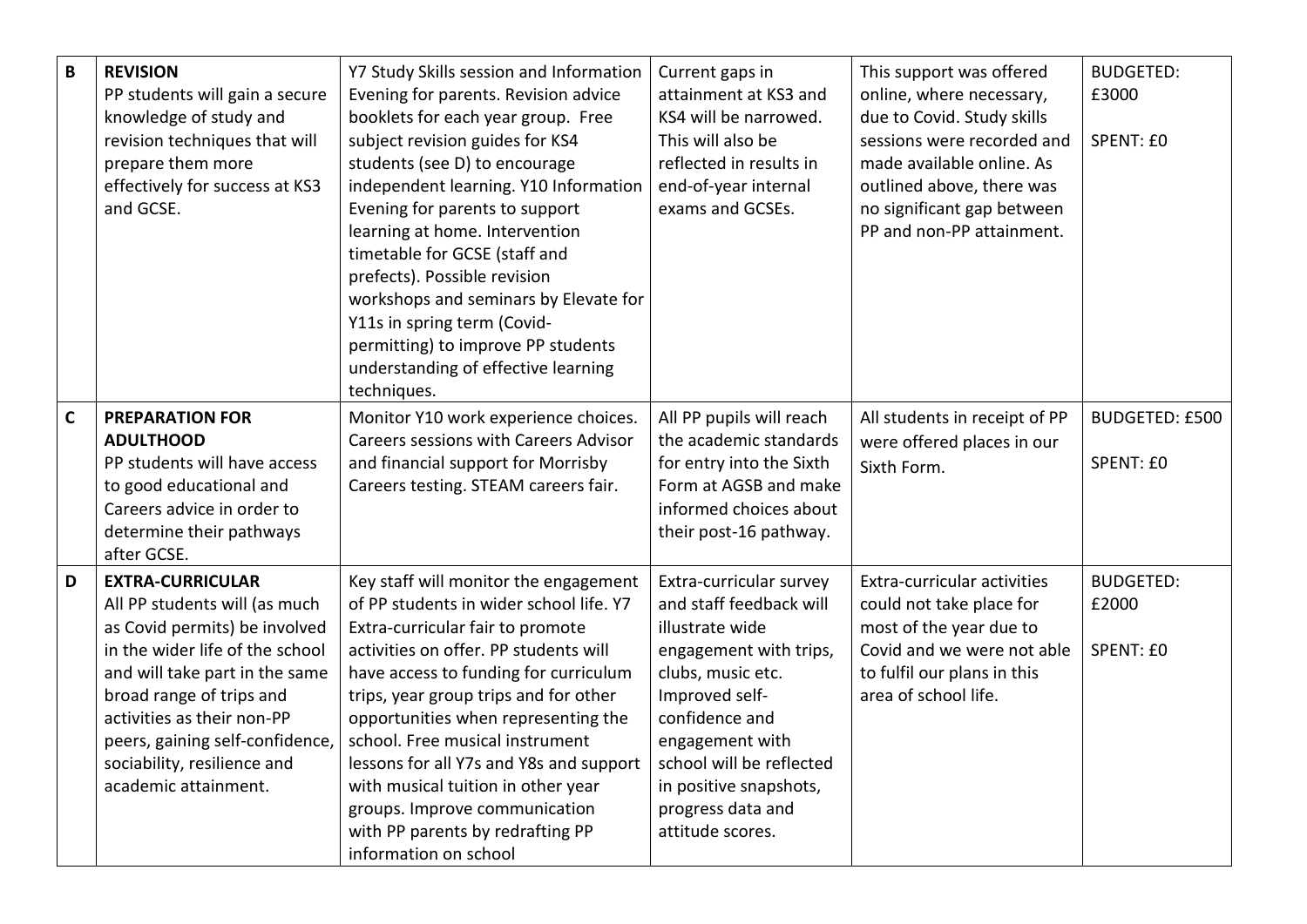|   |                                                                                                                                                              | website. Produce new<br>PP leaflet that outlines our 'PP<br>Promise.' Thank parents who have<br>applied and issue regular reminder on<br>checking eligibility<br>in Head Master's newsletter.<br>Communicate with staff about new PP<br>list and make sure they are aware of<br>how funding can support PP students.<br>Inform parents that financial support<br>for trips is available (when trips<br>resume).                                                                                                                                                                                                                                               |                                                                                                                                                                                             |                                                                                                                                                                                                                                                                                                                                                                                                                                     |                                                  |
|---|--------------------------------------------------------------------------------------------------------------------------------------------------------------|---------------------------------------------------------------------------------------------------------------------------------------------------------------------------------------------------------------------------------------------------------------------------------------------------------------------------------------------------------------------------------------------------------------------------------------------------------------------------------------------------------------------------------------------------------------------------------------------------------------------------------------------------------------|---------------------------------------------------------------------------------------------------------------------------------------------------------------------------------------------|-------------------------------------------------------------------------------------------------------------------------------------------------------------------------------------------------------------------------------------------------------------------------------------------------------------------------------------------------------------------------------------------------------------------------------------|--------------------------------------------------|
| E | <b>PASTORAL SUPPORT</b><br>All PP students will receive<br>appropriate intervention and<br>support for any social or<br>emotional issues which may<br>arise. | PP coordinator to review CPOMS,<br>Snapshots and termly data to identify<br>potential social, emotional and<br>attendance issues. Newly<br>established shared 'data space' on<br>Office 365 allows HoYs permanent<br>access to current and historic<br>data. School counsellor will support PP<br>students as necessary. Parental<br>Information Evenings run by the PSHE<br>department to promote understanding<br>of social and emotional issues to all<br>parents. Staff link role to be used to<br>support any PP students who have<br>been identified as in need of additional<br>contact time (spare £2000 kept aside<br>for this in case need arises). | Feedback from students,<br>parents and staff,<br>analysis of attendance<br>records, progress and<br>attitude grades will be<br>used to determine how<br>effective this support<br>has been. | Links between the PP<br>Coordinator and the Heads<br>of Year have been<br>strengthened throughout<br>the year via fortnightly<br>meetings and<br>communication at key data<br>points. Examples of support<br>implemented include in-<br>school provision during<br>school closures, agency<br>support and the creation of<br>a staff Link role. All<br>interventions had a positive<br>impact on social and<br>emotional wellbeing. | <b>BUDGETED:</b><br>£1000<br><b>SPENT: £1600</b> |

**Total Budget 2020-21: £36,515**

**Total Expenditure: £36,515**